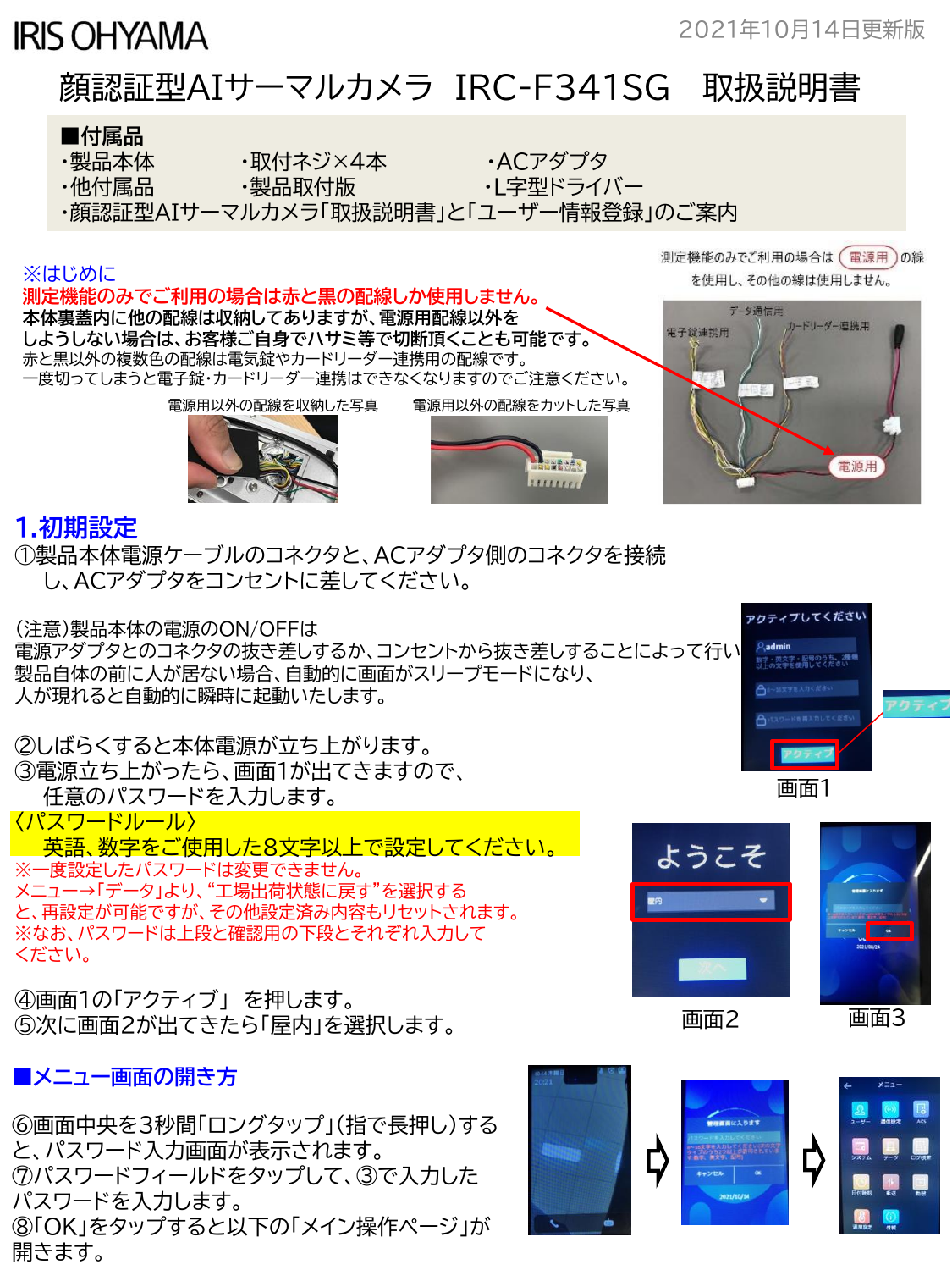#### **2.温度測定の設定(測温のみの場合の設定)**

- 1.右のメニュー画面から「温度設定」を選択。 検温のみを行う際は「表面温度測定のみ」 を有効(水色)にしてください。 なお、本体にログは一切残らなくなります。
- 2.「表面温度測定アラームの閾値(最高)」にて アラートを出す温度を設定します。 「表面温度測定アラームの閾値(最低)」にて 表示させたい最低温度を設定します。 ※最高は44.9℃、最低は35℃まで設定可能です。

## **3.顔認証モードの設定**

1.メニュー画面から「温度設定」を選択。 表面温度測定のみをOFFにすると、 顔認証モードが設定されます。 ※ユーザー登録をされている方の ログが残るようになります。

3.ユーザー追加の画面が開くので、 必要な情報を入れて登録。 ※以下の項目は入力必須となります。

| ユーザー追加                           | ✓をタップで登録完了                    |   |
|----------------------------------|-------------------------------|---|
| Đ<br>名前の入力<br>$\circ$<br>$n - k$ | 社員番号等のIDを登録<br>(同じ数字は使用できません) | æ |
| パスワード入力<br>パスワード                 | 名前(ローマ字)登録                    | 8 |
| $\odot$<br>デバイス〉                 | 顔画像:タップして顔撮影                  |   |
|                                  | 端末管理者設定(任意選択)                 |   |

※端末管理者設定を行うと、メイン操作ページに入る際のPW入力が不要になります。 (画面ロングタップし、管理者の顔を映すとロックが解除されます。)

5.登録されているユーザーは 認証画面内でユーザー名と顔写真が出ます。





最後に ✓を押す

メニュー画面

2.メニューに戻り、「ユーザー」を選択。



#### 4.ユーザー一覧に登録がされます。

| $\leftarrow$   | ユーザー   |  |
|----------------|--------|--|
| ID             | 名前     |  |
| 81             | iris   |  |
| 82             | ohyama |  |
| 8 <sup>3</sup> | iris2  |  |
|                |        |  |

未登録ユーザーの場合(測温は可能)

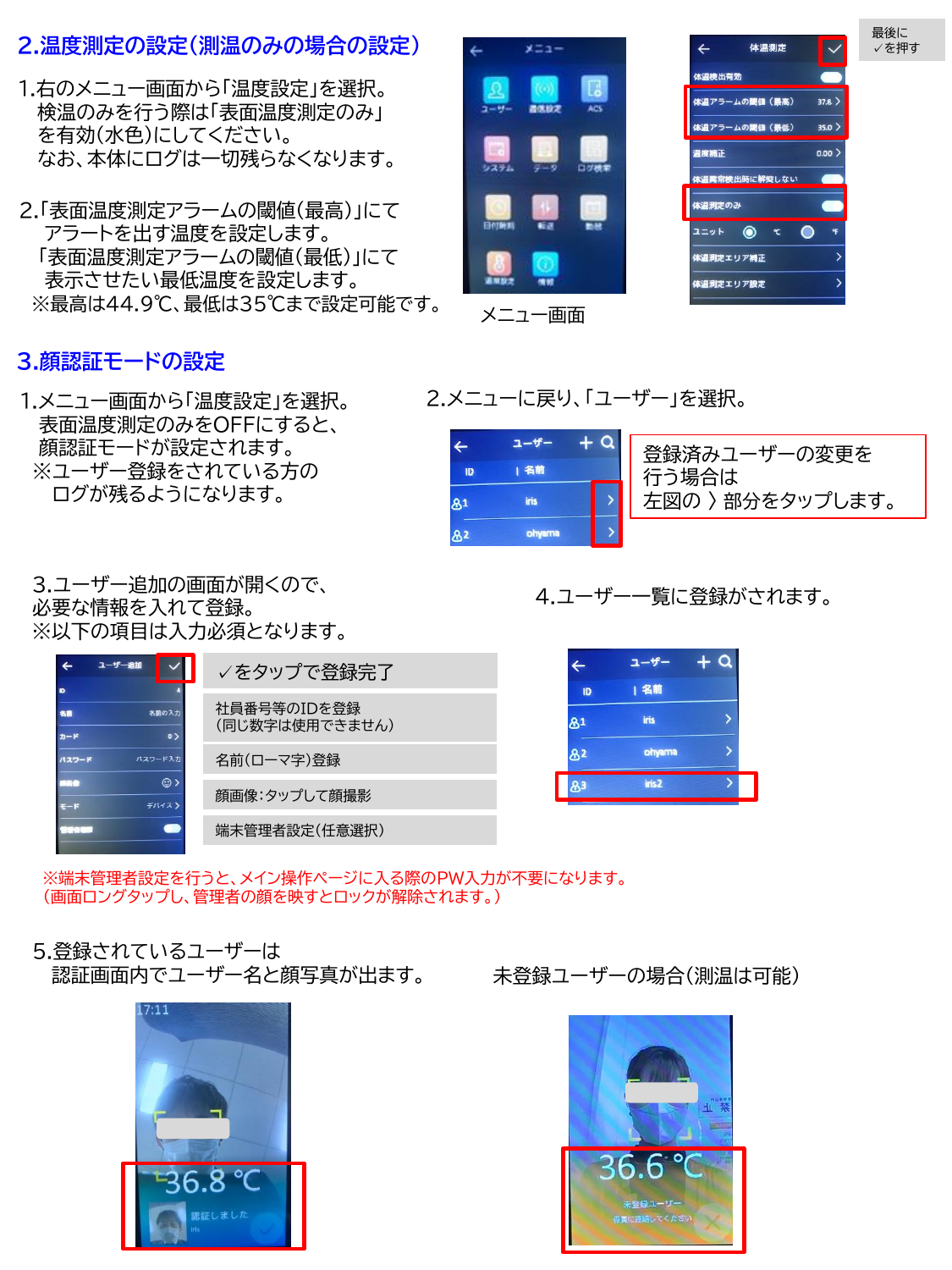#### **4. 日付時刻の設定** メニュー→日付時刻にて 以下のように時刻を 設定してください。

#### **5. 音量設定** メニュー→システムにて 以下のように音量を調整してください。

| ♦   | 日付時刻                    |  |                    |  | 最後に<br>√を押す |
|-----|-------------------------|--|--------------------|--|-------------|
| 時間  |                         |  | 2020.11.19 10:08 > |  |             |
| 夏時間 |                         |  |                    |  |             |
|     | 開始時刻 4月1週目 日曜日 02:00 〉  |  |                    |  |             |
|     | 終了時刻 10月5週目 日曜日 02:00 > |  |                    |  |             |
|     | パイアス BIC分 60 ●90 ●120   |  |                    |  |             |
|     |                         |  |                    |  |             |

| システム<br>偏覆<br>明画像<br>メンテ  | 最後に<br>√を押す |   | □~10の間で設定してください |                | $\boldsymbol{\times}$ |
|---------------------------|-------------|---|-----------------|----------------|-----------------------|
| エリア画号<br>1)<br>部宿宿号<br>1) |             |   |                 |                |                       |
| ユニット番号<br>1)              |             |   |                 |                |                       |
| 音声プロンプト                   |             |   | 2               | B              | OK                    |
| 寶声賞量<br>1)                |             | а | R               | $\mathfrak{g}$ |                       |
| アプリケーションモード<br>$\circ$    |             |   | A               | ø              | Ċ                     |
| 宮脳の選択<br>日本語 >            |             |   | n               |                | ÷                     |

## **6. ログの抽出(本体上検索)**

| ①メニュー→ログ検索<br>を押します。                                                                                                                                                                |                   | ②抽出したい時間を選択し、<br>虫眼鏡を押します。                                    |                                                                    | ③登録ユーザーのログが抽出されます。<br>※ユーザー名、時間、体温が表示されます。                                                                                                         |
|-------------------------------------------------------------------------------------------------------------------------------------------------------------------------------------|-------------------|---------------------------------------------------------------|--------------------------------------------------------------------|----------------------------------------------------------------------------------------------------------------------------------------------------|
| メニュー                                                                                                                                                                                | LJ.               | ログ検索<br>カード カード番号の入力<br>時間<br>今週<br>今月<br>すべて<br>閉検筋刻<br>客了時刻 | $\alpha$<br>昨日<br>先週<br>先月<br>2020.11.18 00:00<br>2020.11.18 23:59 | ログ検索<br>※カスタム:<br>開始、終了時間を指定して<br>0-11-20 09:08:29<br>36.8<br>検索できます。<br>36.8<br>36.8<br>111-20 09:08:38<br>11-20 09:08:41 36.8                    |
| 5.701                                                                                                                                                                               | 7-1. ログの抽出(CSV出力) | > ソフトダウンロード                                                   | 各部占所有地                                                             |                                                                                                                                                    |
| <b>IVMS-4200</b><br>(カメラビューワーソフト)<br>パージョン:V340.10  <br>2020.12.23申算<br>(申請内容)<br>イベント/アラーム画像が上書きされるパグを修正しました。<br>勤怠レポートに情報が欠落している問題を修正しました。<br>部に真のインボート後にデバイスへの変更の適用が生敗する問題を修正しまし | 主ダウンロード           | <b>Guarding Expert</b><br>(カメラビューワーソフト)                       | 主ダウンロード                                                            | ①下記URLから<br>・ivms-4200(専用カメラビューアーソフト)<br>・Multi Lingual Package(日本語変換ソフト)<br>・SADPツール(カメラのIPアドレス設定ツール)を、<br>「ivms-4200 設定手順書」に従ってインストールしてくだ<br>さい。 |
| <b>Multi Lingual Package</b><br>(MMS-4200用日本語変換ソフト)<br>パージョン:340.10<br>2020.12.23申請<br>(更新内容)<br>WMS4200 3.4.10に対応しました。                                                             | 主ダウンロード           | SADPツール<br>(カメラIPアドレス設定ソフト)                                   | 主ダウンロート                                                            | ■アイリスオーヤマ IoTソリューション事業部<br>ソフトダウンロードページ<br>https://www.irisohyama.co.jp/b2b/iot/manual/                                                            |
| iVMS-4200 取扱説明書                                                                                                                                                                     | ▲ダウンロード           | iVMS-4200 基本操作説明書                                             | ▲ダウンロード                                                            | ②同HPから                                                                                                                                             |
| iVMS-4200 設定手順書                                                                                                                                                                     | ▲ダウンロード           |                                                               |                                                                    | 「顔認証型AIサーマルカメラ操作マニュアル(基本編)」<br>を開きます。<br>当資料内の<br>【iVMS-4200を利用したデバイス使用方法】<br>7-1. iVMS-4200 の設定方法                                                 |
|                                                                                                                                                                                     |                   |                                                               |                                                                    | をご覧になり、csvデータの抽出を実施してください。                                                                                                                         |

③PC上にCSVデータが抽出されます。